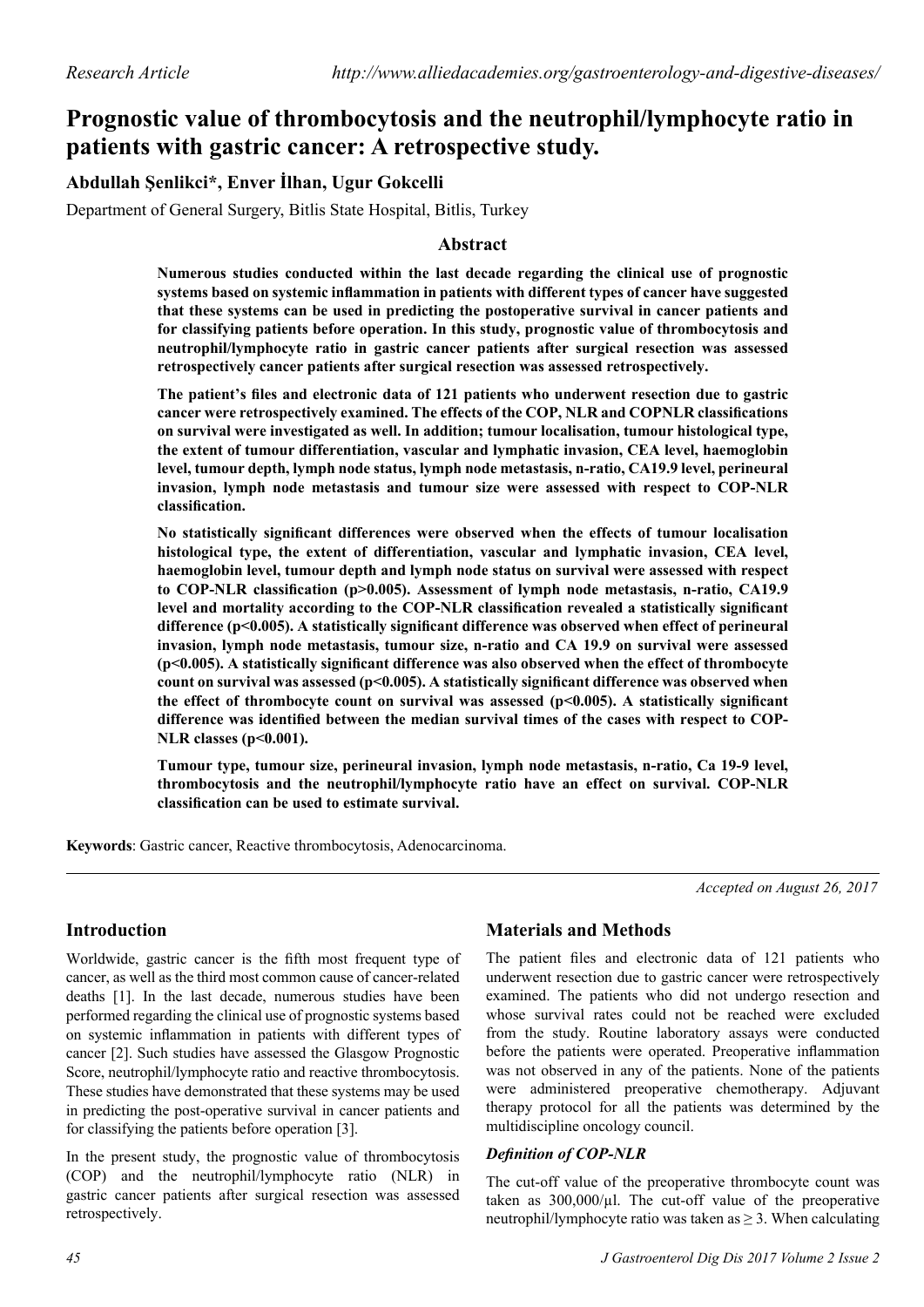*Citation: Şenlikci A, İlhan E, Gokcelli U. Prognostic value of thrombocytosis and the neutrophil/lymphocyte ratio in patients with gastric cancer: A retrospective study. J Gastroenterol Dig Dis. 2017;2(2):51-49.*

the thrombocyte count-neutrophil/lymphocyte ratio (COP-NLR), a score of 2 was assigned if both the thrombocyte count and the neutrophil/lymphocyte ratio were above the cut-off value, while a score of 1 was assigned if one of these was above the cut-off value, and a score of 0 if both were below the cut-off value.

A CH-1015 super thermostatic bath (Shanghai Yueping Scientific Instrument Co. Ltd., China) was used for maintaining temperature of 37°C, ML110 Powerlab amplifier, ML740 four-channel recorder and MLT02021D ton transducer used for analysis of physiological data (AD Instruments Shanghai Trading Co. Ltd, were used for collecting data of tissue tension, and Power Lab/4sp analysis system Labchart7 was Pudong New Area, Shanghai, China).

#### *Pathological findings*

The cases were classified as adenocarcinoma, neuroendocrine tumour, gastrointestinal stromal tumor (GIST) and lymphoma according to the pathological findings. The adenocarcinomas were graded as well differentiated, moderately differentiated and poorly differentiated among themselves. The cases were also classified with respect to the presence of lymphatic invasion, vascular invasion and perineural invasion. The staging of the cases was made according to the AJCC tumor staging system 7th edition.

#### *Calculation of the metastatic lymph nodes to examined lymph nodes (N-ratio)*

The N-ratio was calculated as 0 when the N-ratio was 0%; as 1 when the N-ratio was between 11% and 25%; and as 3 when the N-ratio was above 25%.

#### *Statistical analysis*

The statistical data analysis was performed using the IBM SPSS Statistics Version 22 package programme. Categorical variables were summarized as n and %, and continuous variables as mean and standards deviation. The independent sample t test was used for comparing the ages of the male and female patients, while the Pearson Chi-Square, Fisher's Exact test and Chi-Square trend statistical analyses were used and for comparing categorical variables between groups. The survival times according to COP-NLR classes were evaluated by LogRank analysis, and the factors considered to be related to survival were evaluated with the Cox Regression analysis. P-values <0.05 were considered to be statistically significant.

#### **Results**

Of the patients, 74 (61.15%) were male, while 47 (38.85%) were female. The age average was 62 (34-87). There was no statistically significant difference between the ages of the male and female cases included in the study  $(p>0.05)$  (Table 1).

No statistically significant differences were observed when the age (  $\leq$  75/ >75 ), gender, tumour location (proximal, medium, distal, diffuse), tumour type (adenocarcinoma, GIST, neuroendocrine tumour), tutor size ( $\leq$ 5 cm,  $\geq$  5 cm), lymphatic invasion (present, absent), vascular invasion (present, absent), perineural invasion (present, absent), tumour differentiation (well, moderate, poor), carcino embriyonic antigen (CEA)  $(\leq$ 

4 ng/ml, >4 ng/ml), T stage (T1, T2, T3, T4a, T4b), N stage (N0, N1, N2, N3a, N3b) of the cases were examined with respect to COP-NLR classification (p>0.05). A statistically significant difference was observed when the lymph node metastasis (present, absent), n-ratio (n- ratio -0, n-ratio-1, n-ratio-2, n-ratio-3), cancer antigen 19-9 (CA19-9) ( $\leq$  14 U/ml, >14 U/ml), stage (1A, 1B, 2A, 2B, 3A, 3B, 3C, 4), mortality (live, exitus) of the cases were examined with respect to COP-NLR classification  $(p<0.05)$ . The characteristics of the cases according to COP-NLR classification is shown in Table 2.

Among the study cases; age, gender, tumour localisation, lymphatic invasion, vascular invasion, tumour differentiation, haemoglobin level, CEA level did not have a statistically significant effect on survival (p>0.05). On the other hand; tumour type, tumour size, perineural invasion, lymph node metastasis, N-ratio, CA19-9, thrombocytosis, neutrophil/lymphocyte ratio had a statistically significant effect on survival (p>0.05). The factors affecting survival are shown in Table 3.

Based on the calculation of the COP-NLR score, 49 patients had a score of 0  $(40\%, 50)$ , 44 patients had a score of 1  $(36\%, 36)$ , and 28 patients had a score of 3 (23%,14). A statistically significant difference was found between the median survival times of the cases with respect to COP-NLR classes (LogRank X2:17.476, p<0.001) (Table 4)

#### **Discussion**

The incidence of gastric cancer increases with age, and is more frequent in the sixth and seventh decades. Studies have demonstrated that age is a prognostic factor in gastric cancer [4]. In gastric cancer; the region where the tumour is located, T stage, N stage, N ratio and TNM stage have a marked effect on survival [5].

The role of the immune system in cancer propagation has been previously investigated, and the prognostic value of the leukocyte count, thrombocyte count and MPV in different types of cancer is well-evidenced. Furthermore, it is considered that the neutrophil/lymphocyte ratio is a simple indicator of the systemic inflammatory response in cancer patients. It was also demonstrated that the neutrophil/lymphocyte ratio is a factor indicative of survival in pancreatic cancers [6].

The previous studies have shown that thrombocytes play an important role in the metastatic process by protecting tumour cells against the immune system [6]. Thrombocytosis may affect survival by affecting the invasion, adhesion and proliferation of tumours. Thrombocytes ensure adhesion to cancer cells through glycoprotein-1b-IX, IIb/IIIa r adenosine diphosphate [7]. In gastric cancer, the tumour cells and the stromal cells produce various angiogenic factors such as VEGF, interleukin-8 and TP/PD-ECGF. TP/PD-ECGF, which was first isolated from

*Table 1. Mean age distribution of cases according to gender Independent sample t test.*

| Gender | Age               |         |       |  |
|--------|-------------------|---------|-------|--|
|        | Mean ± SD.        | Min-Max | р     |  |
| Men    | $62,24 \pm 10,92$ | 34-85   |       |  |
| Women  | $61,62 \pm 12,36$ | 37-87   | 0,771 |  |
| Total  | $62 \pm 11,45$    | 34-87   |       |  |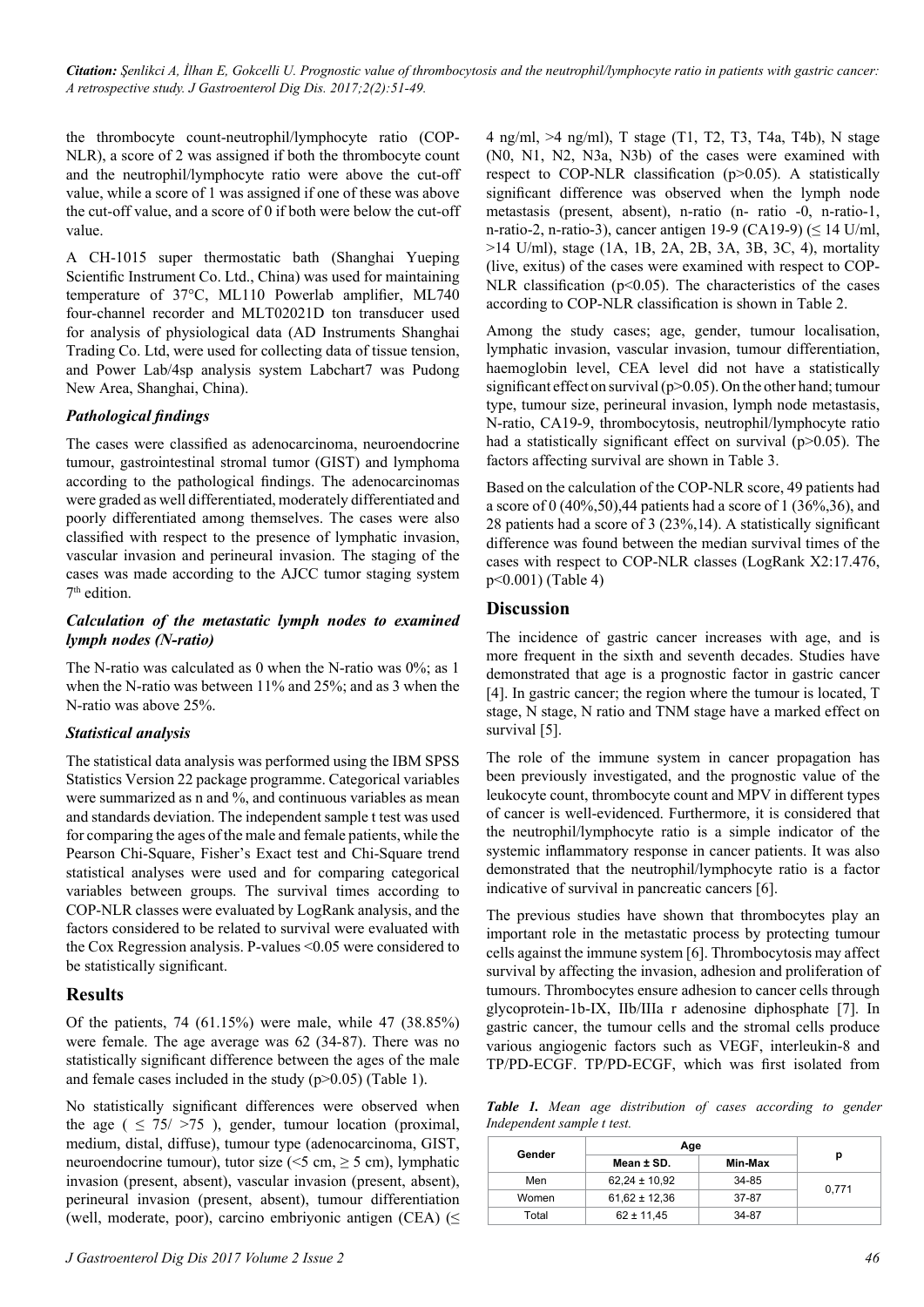*Table 2*. *Relationships between clinical background characteristics and the COP-NLR Pearson Chi-Square,Fisher's Exact test,Chi-Square trend analysis.*

| $\leq 75$<br>46 (41,1)<br>40 (35,7)<br>26 (23,2)<br>0,906<br>Age (yr)<br>$>75$<br>3(33,3)<br>4(44,4)<br>2(22,2)<br>Male<br>36 (48,6)<br>24(32,4)<br>14 (18,9)<br>Gender<br>0,067<br>Female<br>13(27,7)<br>20(42,6)<br>14 (29,8)<br>6(25)<br>7(29,2)<br>Upper<br>11(45,8)<br>22(44)<br>19 (38)<br>9(18)<br>Lower<br>Tumor site<br>0,435<br>Middle<br>12 (30)<br>18 (45)<br>10(25)<br><b>Diffuse</b><br>4(57,1)<br>1(14,3)<br>2(28,6)<br>39(34,5)<br>28 (24,8)<br>Adenocarcinoma<br>46 (40,7)<br><b>GIST</b><br>3(75)<br>0(0)<br>Pathology<br>1(25,0)<br>0,508<br>Neuroendocrine<br>2(50)<br>0(0)<br>2(50)<br>$<$ 5 cm<br>25 (44,6)<br>20 (35,7)<br>11(19,6)<br>Tumor size<br>0,605<br>$\geq 5$ cm<br>24 (36,9)<br>24 (36,9)<br>17 (26,2)<br>Absence<br>9(60)<br>4(26,7)<br>2(13,3)<br>Lymphatic Invasion<br>0,491<br>Presence<br>11(29,7)<br>10(27)<br>16 (43,2)<br>Absence<br>9(60)<br>4(26,7)<br>2(13,3)<br>Venous Invasion<br>0,491<br>Presence<br>10(27)<br>16 (43,2)<br>11(29,7)<br>Poor<br>17 (45,9)<br>7(18,9)<br>13(35,1)<br><b>Tumor Differentiation</b><br>Intermediate<br>10(27,8)<br>20(55,6)<br>0,903<br>6(16,7)<br>Well<br>2(33,3)<br>3(50)<br>1(16,7)<br>Absence<br>6(50)<br>4(33,3)<br>2(16,7)<br>Perineural Invasion<br>0,914<br>Presence<br>10(25)<br>19 (47,5)<br>11(27,5)<br>Absence<br>24 (30)<br>29 (36,3)<br>27 (33,8)<br>0,034<br>Lymph node Metastasis<br>Presence<br>17(51,5)<br>12(36,4)<br>4(12,1)<br>17(51,5)<br>N-ratio 0<br>12(36,4)<br>4(12,1)<br>N-ratio 1<br>10(45,5)<br>7(31,8)<br>5(22,7)<br>N-ratio<br>0,020<br>N-ratio 2<br>6(33,3)<br>7(38,9)<br>5(27,8)<br>N-ratio 3<br>12(30)<br>15(37,5)<br>13(32,5)<br>$\leq 4.0$ (ng/ml)<br>32 (42,1)<br>29 (38,2)<br>15 (19,7)<br><b>CEA</b><br>0,252<br>$>4,0$ (ng/ml)<br>11(31,4)<br>12(34,3)<br>12(34,3)<br>$\leq$ 14 (U/ml)<br>32 (49,2)<br>21(32,3)<br>12 (18,5)<br>CA19-9<br>0,016<br>$>14$ (U/ml)<br>10(22,7)<br>19 (43,2)<br>15(34,1)<br>T1<br>8(66,7)<br>2(16,7)<br>2(16,7)<br>T <sub>2</sub><br>3(30)<br>4(40)<br>3(30)<br>T <sub>3</sub><br>8(47,1)<br>0,223<br>Depth of tumor<br>7(41,2)<br>2(11,8)<br>T <sub>4</sub> a<br>27 (38)<br>24 (33,8)<br>20(28,2)<br>T <sub>4</sub> b<br>0(0)<br>3(100)<br>0(0)<br>N <sub>0</sub><br>17 (51,5)<br>4(12,1)<br>12(36,4)<br>N <sub>1</sub><br>9(42,9)<br>4(19)<br>8(38,1)<br>N <sub>2</sub><br>0,091<br>Level of lymph node<br>6(40)<br>3(20)<br>6(40)<br>N3a<br>7(31,8)<br>5(22,7)<br>10(45,5)<br>N <sub>3</sub> b<br>8(36,4)<br>10(45,5)<br>4(18,2)<br>IA<br>8(66,7)<br>2(16,7)<br>2(16,7)<br>IB<br>2(50)<br>2(50)<br>0(0)<br>IIA<br>3(27,3)<br>5(45,5)<br>3(27,3)<br><b>IIB</b><br>8(61,5)<br>4(30,8)<br>1(7,7)<br>Stage<br>0,034<br><b>IIIA</b><br>6(37,5)<br>4(25)<br>6(37,5)<br>$\ensuremath{\mathsf{I\!I}}\xspace\ensuremath{\mathsf{I\!I}}\xspace\ensuremath{\mathsf{B}}\xspace$<br>6(35,3)<br>6(35,3)<br>5(29,4)<br>IIIC<br>13(33,3)<br>13(33,3)<br>13(33,3)<br>IV<br>0(0)<br>1(100)<br>0(0)<br>Alive<br>14(53,8)<br>0(0)<br>12 (46,2)<br>Mortality<br>0,034<br>Exitus<br>37 (38,9)<br>30(31,6)<br>28 (29,5) | Variable | COP-NLR-0<br>$(n=49)$ (%40,5) | COP-NLR-1 (n=44)<br>$(*36,4)$ | COP-NLR-2 (n=28)<br>(%3,1) | p |  |
|------------------------------------------------------------------------------------------------------------------------------------------------------------------------------------------------------------------------------------------------------------------------------------------------------------------------------------------------------------------------------------------------------------------------------------------------------------------------------------------------------------------------------------------------------------------------------------------------------------------------------------------------------------------------------------------------------------------------------------------------------------------------------------------------------------------------------------------------------------------------------------------------------------------------------------------------------------------------------------------------------------------------------------------------------------------------------------------------------------------------------------------------------------------------------------------------------------------------------------------------------------------------------------------------------------------------------------------------------------------------------------------------------------------------------------------------------------------------------------------------------------------------------------------------------------------------------------------------------------------------------------------------------------------------------------------------------------------------------------------------------------------------------------------------------------------------------------------------------------------------------------------------------------------------------------------------------------------------------------------------------------------------------------------------------------------------------------------------------------------------------------------------------------------------------------------------------------------------------------------------------------------------------------------------------------------------------------------------------------------------------------------------------------------------------------------------------------------------------------------------------------------------------------------------------------------------------------------------------------------------------------------------------------------------------------------------------------------------------------------------------------------------------------------------------------------------------------------------------------------------------------------------------------------------------------------------------------------------------------------------------------------------------------------------------|----------|-------------------------------|-------------------------------|----------------------------|---|--|
|                                                                                                                                                                                                                                                                                                                                                                                                                                                                                                                                                                                                                                                                                                                                                                                                                                                                                                                                                                                                                                                                                                                                                                                                                                                                                                                                                                                                                                                                                                                                                                                                                                                                                                                                                                                                                                                                                                                                                                                                                                                                                                                                                                                                                                                                                                                                                                                                                                                                                                                                                                                                                                                                                                                                                                                                                                                                                                                                                                                                                                                      |          |                               |                               |                            |   |  |
|                                                                                                                                                                                                                                                                                                                                                                                                                                                                                                                                                                                                                                                                                                                                                                                                                                                                                                                                                                                                                                                                                                                                                                                                                                                                                                                                                                                                                                                                                                                                                                                                                                                                                                                                                                                                                                                                                                                                                                                                                                                                                                                                                                                                                                                                                                                                                                                                                                                                                                                                                                                                                                                                                                                                                                                                                                                                                                                                                                                                                                                      |          |                               |                               |                            |   |  |
|                                                                                                                                                                                                                                                                                                                                                                                                                                                                                                                                                                                                                                                                                                                                                                                                                                                                                                                                                                                                                                                                                                                                                                                                                                                                                                                                                                                                                                                                                                                                                                                                                                                                                                                                                                                                                                                                                                                                                                                                                                                                                                                                                                                                                                                                                                                                                                                                                                                                                                                                                                                                                                                                                                                                                                                                                                                                                                                                                                                                                                                      |          |                               |                               |                            |   |  |
|                                                                                                                                                                                                                                                                                                                                                                                                                                                                                                                                                                                                                                                                                                                                                                                                                                                                                                                                                                                                                                                                                                                                                                                                                                                                                                                                                                                                                                                                                                                                                                                                                                                                                                                                                                                                                                                                                                                                                                                                                                                                                                                                                                                                                                                                                                                                                                                                                                                                                                                                                                                                                                                                                                                                                                                                                                                                                                                                                                                                                                                      |          |                               |                               |                            |   |  |
|                                                                                                                                                                                                                                                                                                                                                                                                                                                                                                                                                                                                                                                                                                                                                                                                                                                                                                                                                                                                                                                                                                                                                                                                                                                                                                                                                                                                                                                                                                                                                                                                                                                                                                                                                                                                                                                                                                                                                                                                                                                                                                                                                                                                                                                                                                                                                                                                                                                                                                                                                                                                                                                                                                                                                                                                                                                                                                                                                                                                                                                      |          |                               |                               |                            |   |  |
|                                                                                                                                                                                                                                                                                                                                                                                                                                                                                                                                                                                                                                                                                                                                                                                                                                                                                                                                                                                                                                                                                                                                                                                                                                                                                                                                                                                                                                                                                                                                                                                                                                                                                                                                                                                                                                                                                                                                                                                                                                                                                                                                                                                                                                                                                                                                                                                                                                                                                                                                                                                                                                                                                                                                                                                                                                                                                                                                                                                                                                                      |          |                               |                               |                            |   |  |
|                                                                                                                                                                                                                                                                                                                                                                                                                                                                                                                                                                                                                                                                                                                                                                                                                                                                                                                                                                                                                                                                                                                                                                                                                                                                                                                                                                                                                                                                                                                                                                                                                                                                                                                                                                                                                                                                                                                                                                                                                                                                                                                                                                                                                                                                                                                                                                                                                                                                                                                                                                                                                                                                                                                                                                                                                                                                                                                                                                                                                                                      |          |                               |                               |                            |   |  |
|                                                                                                                                                                                                                                                                                                                                                                                                                                                                                                                                                                                                                                                                                                                                                                                                                                                                                                                                                                                                                                                                                                                                                                                                                                                                                                                                                                                                                                                                                                                                                                                                                                                                                                                                                                                                                                                                                                                                                                                                                                                                                                                                                                                                                                                                                                                                                                                                                                                                                                                                                                                                                                                                                                                                                                                                                                                                                                                                                                                                                                                      |          |                               |                               |                            |   |  |
|                                                                                                                                                                                                                                                                                                                                                                                                                                                                                                                                                                                                                                                                                                                                                                                                                                                                                                                                                                                                                                                                                                                                                                                                                                                                                                                                                                                                                                                                                                                                                                                                                                                                                                                                                                                                                                                                                                                                                                                                                                                                                                                                                                                                                                                                                                                                                                                                                                                                                                                                                                                                                                                                                                                                                                                                                                                                                                                                                                                                                                                      |          |                               |                               |                            |   |  |
|                                                                                                                                                                                                                                                                                                                                                                                                                                                                                                                                                                                                                                                                                                                                                                                                                                                                                                                                                                                                                                                                                                                                                                                                                                                                                                                                                                                                                                                                                                                                                                                                                                                                                                                                                                                                                                                                                                                                                                                                                                                                                                                                                                                                                                                                                                                                                                                                                                                                                                                                                                                                                                                                                                                                                                                                                                                                                                                                                                                                                                                      |          |                               |                               |                            |   |  |
|                                                                                                                                                                                                                                                                                                                                                                                                                                                                                                                                                                                                                                                                                                                                                                                                                                                                                                                                                                                                                                                                                                                                                                                                                                                                                                                                                                                                                                                                                                                                                                                                                                                                                                                                                                                                                                                                                                                                                                                                                                                                                                                                                                                                                                                                                                                                                                                                                                                                                                                                                                                                                                                                                                                                                                                                                                                                                                                                                                                                                                                      |          |                               |                               |                            |   |  |
|                                                                                                                                                                                                                                                                                                                                                                                                                                                                                                                                                                                                                                                                                                                                                                                                                                                                                                                                                                                                                                                                                                                                                                                                                                                                                                                                                                                                                                                                                                                                                                                                                                                                                                                                                                                                                                                                                                                                                                                                                                                                                                                                                                                                                                                                                                                                                                                                                                                                                                                                                                                                                                                                                                                                                                                                                                                                                                                                                                                                                                                      |          |                               |                               |                            |   |  |
|                                                                                                                                                                                                                                                                                                                                                                                                                                                                                                                                                                                                                                                                                                                                                                                                                                                                                                                                                                                                                                                                                                                                                                                                                                                                                                                                                                                                                                                                                                                                                                                                                                                                                                                                                                                                                                                                                                                                                                                                                                                                                                                                                                                                                                                                                                                                                                                                                                                                                                                                                                                                                                                                                                                                                                                                                                                                                                                                                                                                                                                      |          |                               |                               |                            |   |  |
|                                                                                                                                                                                                                                                                                                                                                                                                                                                                                                                                                                                                                                                                                                                                                                                                                                                                                                                                                                                                                                                                                                                                                                                                                                                                                                                                                                                                                                                                                                                                                                                                                                                                                                                                                                                                                                                                                                                                                                                                                                                                                                                                                                                                                                                                                                                                                                                                                                                                                                                                                                                                                                                                                                                                                                                                                                                                                                                                                                                                                                                      |          |                               |                               |                            |   |  |
|                                                                                                                                                                                                                                                                                                                                                                                                                                                                                                                                                                                                                                                                                                                                                                                                                                                                                                                                                                                                                                                                                                                                                                                                                                                                                                                                                                                                                                                                                                                                                                                                                                                                                                                                                                                                                                                                                                                                                                                                                                                                                                                                                                                                                                                                                                                                                                                                                                                                                                                                                                                                                                                                                                                                                                                                                                                                                                                                                                                                                                                      |          |                               |                               |                            |   |  |
|                                                                                                                                                                                                                                                                                                                                                                                                                                                                                                                                                                                                                                                                                                                                                                                                                                                                                                                                                                                                                                                                                                                                                                                                                                                                                                                                                                                                                                                                                                                                                                                                                                                                                                                                                                                                                                                                                                                                                                                                                                                                                                                                                                                                                                                                                                                                                                                                                                                                                                                                                                                                                                                                                                                                                                                                                                                                                                                                                                                                                                                      |          |                               |                               |                            |   |  |
|                                                                                                                                                                                                                                                                                                                                                                                                                                                                                                                                                                                                                                                                                                                                                                                                                                                                                                                                                                                                                                                                                                                                                                                                                                                                                                                                                                                                                                                                                                                                                                                                                                                                                                                                                                                                                                                                                                                                                                                                                                                                                                                                                                                                                                                                                                                                                                                                                                                                                                                                                                                                                                                                                                                                                                                                                                                                                                                                                                                                                                                      |          |                               |                               |                            |   |  |
|                                                                                                                                                                                                                                                                                                                                                                                                                                                                                                                                                                                                                                                                                                                                                                                                                                                                                                                                                                                                                                                                                                                                                                                                                                                                                                                                                                                                                                                                                                                                                                                                                                                                                                                                                                                                                                                                                                                                                                                                                                                                                                                                                                                                                                                                                                                                                                                                                                                                                                                                                                                                                                                                                                                                                                                                                                                                                                                                                                                                                                                      |          |                               |                               |                            |   |  |
|                                                                                                                                                                                                                                                                                                                                                                                                                                                                                                                                                                                                                                                                                                                                                                                                                                                                                                                                                                                                                                                                                                                                                                                                                                                                                                                                                                                                                                                                                                                                                                                                                                                                                                                                                                                                                                                                                                                                                                                                                                                                                                                                                                                                                                                                                                                                                                                                                                                                                                                                                                                                                                                                                                                                                                                                                                                                                                                                                                                                                                                      |          |                               |                               |                            |   |  |
|                                                                                                                                                                                                                                                                                                                                                                                                                                                                                                                                                                                                                                                                                                                                                                                                                                                                                                                                                                                                                                                                                                                                                                                                                                                                                                                                                                                                                                                                                                                                                                                                                                                                                                                                                                                                                                                                                                                                                                                                                                                                                                                                                                                                                                                                                                                                                                                                                                                                                                                                                                                                                                                                                                                                                                                                                                                                                                                                                                                                                                                      |          |                               |                               |                            |   |  |
|                                                                                                                                                                                                                                                                                                                                                                                                                                                                                                                                                                                                                                                                                                                                                                                                                                                                                                                                                                                                                                                                                                                                                                                                                                                                                                                                                                                                                                                                                                                                                                                                                                                                                                                                                                                                                                                                                                                                                                                                                                                                                                                                                                                                                                                                                                                                                                                                                                                                                                                                                                                                                                                                                                                                                                                                                                                                                                                                                                                                                                                      |          |                               |                               |                            |   |  |
|                                                                                                                                                                                                                                                                                                                                                                                                                                                                                                                                                                                                                                                                                                                                                                                                                                                                                                                                                                                                                                                                                                                                                                                                                                                                                                                                                                                                                                                                                                                                                                                                                                                                                                                                                                                                                                                                                                                                                                                                                                                                                                                                                                                                                                                                                                                                                                                                                                                                                                                                                                                                                                                                                                                                                                                                                                                                                                                                                                                                                                                      |          |                               |                               |                            |   |  |
|                                                                                                                                                                                                                                                                                                                                                                                                                                                                                                                                                                                                                                                                                                                                                                                                                                                                                                                                                                                                                                                                                                                                                                                                                                                                                                                                                                                                                                                                                                                                                                                                                                                                                                                                                                                                                                                                                                                                                                                                                                                                                                                                                                                                                                                                                                                                                                                                                                                                                                                                                                                                                                                                                                                                                                                                                                                                                                                                                                                                                                                      |          |                               |                               |                            |   |  |
|                                                                                                                                                                                                                                                                                                                                                                                                                                                                                                                                                                                                                                                                                                                                                                                                                                                                                                                                                                                                                                                                                                                                                                                                                                                                                                                                                                                                                                                                                                                                                                                                                                                                                                                                                                                                                                                                                                                                                                                                                                                                                                                                                                                                                                                                                                                                                                                                                                                                                                                                                                                                                                                                                                                                                                                                                                                                                                                                                                                                                                                      |          |                               |                               |                            |   |  |
|                                                                                                                                                                                                                                                                                                                                                                                                                                                                                                                                                                                                                                                                                                                                                                                                                                                                                                                                                                                                                                                                                                                                                                                                                                                                                                                                                                                                                                                                                                                                                                                                                                                                                                                                                                                                                                                                                                                                                                                                                                                                                                                                                                                                                                                                                                                                                                                                                                                                                                                                                                                                                                                                                                                                                                                                                                                                                                                                                                                                                                                      |          |                               |                               |                            |   |  |
|                                                                                                                                                                                                                                                                                                                                                                                                                                                                                                                                                                                                                                                                                                                                                                                                                                                                                                                                                                                                                                                                                                                                                                                                                                                                                                                                                                                                                                                                                                                                                                                                                                                                                                                                                                                                                                                                                                                                                                                                                                                                                                                                                                                                                                                                                                                                                                                                                                                                                                                                                                                                                                                                                                                                                                                                                                                                                                                                                                                                                                                      |          |                               |                               |                            |   |  |
|                                                                                                                                                                                                                                                                                                                                                                                                                                                                                                                                                                                                                                                                                                                                                                                                                                                                                                                                                                                                                                                                                                                                                                                                                                                                                                                                                                                                                                                                                                                                                                                                                                                                                                                                                                                                                                                                                                                                                                                                                                                                                                                                                                                                                                                                                                                                                                                                                                                                                                                                                                                                                                                                                                                                                                                                                                                                                                                                                                                                                                                      |          |                               |                               |                            |   |  |
|                                                                                                                                                                                                                                                                                                                                                                                                                                                                                                                                                                                                                                                                                                                                                                                                                                                                                                                                                                                                                                                                                                                                                                                                                                                                                                                                                                                                                                                                                                                                                                                                                                                                                                                                                                                                                                                                                                                                                                                                                                                                                                                                                                                                                                                                                                                                                                                                                                                                                                                                                                                                                                                                                                                                                                                                                                                                                                                                                                                                                                                      |          |                               |                               |                            |   |  |
|                                                                                                                                                                                                                                                                                                                                                                                                                                                                                                                                                                                                                                                                                                                                                                                                                                                                                                                                                                                                                                                                                                                                                                                                                                                                                                                                                                                                                                                                                                                                                                                                                                                                                                                                                                                                                                                                                                                                                                                                                                                                                                                                                                                                                                                                                                                                                                                                                                                                                                                                                                                                                                                                                                                                                                                                                                                                                                                                                                                                                                                      |          |                               |                               |                            |   |  |
|                                                                                                                                                                                                                                                                                                                                                                                                                                                                                                                                                                                                                                                                                                                                                                                                                                                                                                                                                                                                                                                                                                                                                                                                                                                                                                                                                                                                                                                                                                                                                                                                                                                                                                                                                                                                                                                                                                                                                                                                                                                                                                                                                                                                                                                                                                                                                                                                                                                                                                                                                                                                                                                                                                                                                                                                                                                                                                                                                                                                                                                      |          |                               |                               |                            |   |  |
|                                                                                                                                                                                                                                                                                                                                                                                                                                                                                                                                                                                                                                                                                                                                                                                                                                                                                                                                                                                                                                                                                                                                                                                                                                                                                                                                                                                                                                                                                                                                                                                                                                                                                                                                                                                                                                                                                                                                                                                                                                                                                                                                                                                                                                                                                                                                                                                                                                                                                                                                                                                                                                                                                                                                                                                                                                                                                                                                                                                                                                                      |          |                               |                               |                            |   |  |
|                                                                                                                                                                                                                                                                                                                                                                                                                                                                                                                                                                                                                                                                                                                                                                                                                                                                                                                                                                                                                                                                                                                                                                                                                                                                                                                                                                                                                                                                                                                                                                                                                                                                                                                                                                                                                                                                                                                                                                                                                                                                                                                                                                                                                                                                                                                                                                                                                                                                                                                                                                                                                                                                                                                                                                                                                                                                                                                                                                                                                                                      |          |                               |                               |                            |   |  |
|                                                                                                                                                                                                                                                                                                                                                                                                                                                                                                                                                                                                                                                                                                                                                                                                                                                                                                                                                                                                                                                                                                                                                                                                                                                                                                                                                                                                                                                                                                                                                                                                                                                                                                                                                                                                                                                                                                                                                                                                                                                                                                                                                                                                                                                                                                                                                                                                                                                                                                                                                                                                                                                                                                                                                                                                                                                                                                                                                                                                                                                      |          |                               |                               |                            |   |  |
|                                                                                                                                                                                                                                                                                                                                                                                                                                                                                                                                                                                                                                                                                                                                                                                                                                                                                                                                                                                                                                                                                                                                                                                                                                                                                                                                                                                                                                                                                                                                                                                                                                                                                                                                                                                                                                                                                                                                                                                                                                                                                                                                                                                                                                                                                                                                                                                                                                                                                                                                                                                                                                                                                                                                                                                                                                                                                                                                                                                                                                                      |          |                               |                               |                            |   |  |
|                                                                                                                                                                                                                                                                                                                                                                                                                                                                                                                                                                                                                                                                                                                                                                                                                                                                                                                                                                                                                                                                                                                                                                                                                                                                                                                                                                                                                                                                                                                                                                                                                                                                                                                                                                                                                                                                                                                                                                                                                                                                                                                                                                                                                                                                                                                                                                                                                                                                                                                                                                                                                                                                                                                                                                                                                                                                                                                                                                                                                                                      |          |                               |                               |                            |   |  |
|                                                                                                                                                                                                                                                                                                                                                                                                                                                                                                                                                                                                                                                                                                                                                                                                                                                                                                                                                                                                                                                                                                                                                                                                                                                                                                                                                                                                                                                                                                                                                                                                                                                                                                                                                                                                                                                                                                                                                                                                                                                                                                                                                                                                                                                                                                                                                                                                                                                                                                                                                                                                                                                                                                                                                                                                                                                                                                                                                                                                                                                      |          |                               |                               |                            |   |  |
|                                                                                                                                                                                                                                                                                                                                                                                                                                                                                                                                                                                                                                                                                                                                                                                                                                                                                                                                                                                                                                                                                                                                                                                                                                                                                                                                                                                                                                                                                                                                                                                                                                                                                                                                                                                                                                                                                                                                                                                                                                                                                                                                                                                                                                                                                                                                                                                                                                                                                                                                                                                                                                                                                                                                                                                                                                                                                                                                                                                                                                                      |          |                               |                               |                            |   |  |
|                                                                                                                                                                                                                                                                                                                                                                                                                                                                                                                                                                                                                                                                                                                                                                                                                                                                                                                                                                                                                                                                                                                                                                                                                                                                                                                                                                                                                                                                                                                                                                                                                                                                                                                                                                                                                                                                                                                                                                                                                                                                                                                                                                                                                                                                                                                                                                                                                                                                                                                                                                                                                                                                                                                                                                                                                                                                                                                                                                                                                                                      |          |                               |                               |                            |   |  |
|                                                                                                                                                                                                                                                                                                                                                                                                                                                                                                                                                                                                                                                                                                                                                                                                                                                                                                                                                                                                                                                                                                                                                                                                                                                                                                                                                                                                                                                                                                                                                                                                                                                                                                                                                                                                                                                                                                                                                                                                                                                                                                                                                                                                                                                                                                                                                                                                                                                                                                                                                                                                                                                                                                                                                                                                                                                                                                                                                                                                                                                      |          |                               |                               |                            |   |  |
|                                                                                                                                                                                                                                                                                                                                                                                                                                                                                                                                                                                                                                                                                                                                                                                                                                                                                                                                                                                                                                                                                                                                                                                                                                                                                                                                                                                                                                                                                                                                                                                                                                                                                                                                                                                                                                                                                                                                                                                                                                                                                                                                                                                                                                                                                                                                                                                                                                                                                                                                                                                                                                                                                                                                                                                                                                                                                                                                                                                                                                                      |          |                               |                               |                            |   |  |
|                                                                                                                                                                                                                                                                                                                                                                                                                                                                                                                                                                                                                                                                                                                                                                                                                                                                                                                                                                                                                                                                                                                                                                                                                                                                                                                                                                                                                                                                                                                                                                                                                                                                                                                                                                                                                                                                                                                                                                                                                                                                                                                                                                                                                                                                                                                                                                                                                                                                                                                                                                                                                                                                                                                                                                                                                                                                                                                                                                                                                                                      |          |                               |                               |                            |   |  |
|                                                                                                                                                                                                                                                                                                                                                                                                                                                                                                                                                                                                                                                                                                                                                                                                                                                                                                                                                                                                                                                                                                                                                                                                                                                                                                                                                                                                                                                                                                                                                                                                                                                                                                                                                                                                                                                                                                                                                                                                                                                                                                                                                                                                                                                                                                                                                                                                                                                                                                                                                                                                                                                                                                                                                                                                                                                                                                                                                                                                                                                      |          |                               |                               |                            |   |  |
|                                                                                                                                                                                                                                                                                                                                                                                                                                                                                                                                                                                                                                                                                                                                                                                                                                                                                                                                                                                                                                                                                                                                                                                                                                                                                                                                                                                                                                                                                                                                                                                                                                                                                                                                                                                                                                                                                                                                                                                                                                                                                                                                                                                                                                                                                                                                                                                                                                                                                                                                                                                                                                                                                                                                                                                                                                                                                                                                                                                                                                                      |          |                               |                               |                            |   |  |
|                                                                                                                                                                                                                                                                                                                                                                                                                                                                                                                                                                                                                                                                                                                                                                                                                                                                                                                                                                                                                                                                                                                                                                                                                                                                                                                                                                                                                                                                                                                                                                                                                                                                                                                                                                                                                                                                                                                                                                                                                                                                                                                                                                                                                                                                                                                                                                                                                                                                                                                                                                                                                                                                                                                                                                                                                                                                                                                                                                                                                                                      |          |                               |                               |                            |   |  |
|                                                                                                                                                                                                                                                                                                                                                                                                                                                                                                                                                                                                                                                                                                                                                                                                                                                                                                                                                                                                                                                                                                                                                                                                                                                                                                                                                                                                                                                                                                                                                                                                                                                                                                                                                                                                                                                                                                                                                                                                                                                                                                                                                                                                                                                                                                                                                                                                                                                                                                                                                                                                                                                                                                                                                                                                                                                                                                                                                                                                                                                      |          |                               |                               |                            |   |  |
|                                                                                                                                                                                                                                                                                                                                                                                                                                                                                                                                                                                                                                                                                                                                                                                                                                                                                                                                                                                                                                                                                                                                                                                                                                                                                                                                                                                                                                                                                                                                                                                                                                                                                                                                                                                                                                                                                                                                                                                                                                                                                                                                                                                                                                                                                                                                                                                                                                                                                                                                                                                                                                                                                                                                                                                                                                                                                                                                                                                                                                                      |          |                               |                               |                            |   |  |
|                                                                                                                                                                                                                                                                                                                                                                                                                                                                                                                                                                                                                                                                                                                                                                                                                                                                                                                                                                                                                                                                                                                                                                                                                                                                                                                                                                                                                                                                                                                                                                                                                                                                                                                                                                                                                                                                                                                                                                                                                                                                                                                                                                                                                                                                                                                                                                                                                                                                                                                                                                                                                                                                                                                                                                                                                                                                                                                                                                                                                                                      |          |                               |                               |                            |   |  |
|                                                                                                                                                                                                                                                                                                                                                                                                                                                                                                                                                                                                                                                                                                                                                                                                                                                                                                                                                                                                                                                                                                                                                                                                                                                                                                                                                                                                                                                                                                                                                                                                                                                                                                                                                                                                                                                                                                                                                                                                                                                                                                                                                                                                                                                                                                                                                                                                                                                                                                                                                                                                                                                                                                                                                                                                                                                                                                                                                                                                                                                      |          |                               |                               |                            |   |  |
|                                                                                                                                                                                                                                                                                                                                                                                                                                                                                                                                                                                                                                                                                                                                                                                                                                                                                                                                                                                                                                                                                                                                                                                                                                                                                                                                                                                                                                                                                                                                                                                                                                                                                                                                                                                                                                                                                                                                                                                                                                                                                                                                                                                                                                                                                                                                                                                                                                                                                                                                                                                                                                                                                                                                                                                                                                                                                                                                                                                                                                                      |          |                               |                               |                            |   |  |
|                                                                                                                                                                                                                                                                                                                                                                                                                                                                                                                                                                                                                                                                                                                                                                                                                                                                                                                                                                                                                                                                                                                                                                                                                                                                                                                                                                                                                                                                                                                                                                                                                                                                                                                                                                                                                                                                                                                                                                                                                                                                                                                                                                                                                                                                                                                                                                                                                                                                                                                                                                                                                                                                                                                                                                                                                                                                                                                                                                                                                                                      |          |                               |                               |                            |   |  |
|                                                                                                                                                                                                                                                                                                                                                                                                                                                                                                                                                                                                                                                                                                                                                                                                                                                                                                                                                                                                                                                                                                                                                                                                                                                                                                                                                                                                                                                                                                                                                                                                                                                                                                                                                                                                                                                                                                                                                                                                                                                                                                                                                                                                                                                                                                                                                                                                                                                                                                                                                                                                                                                                                                                                                                                                                                                                                                                                                                                                                                                      |          |                               |                               |                            |   |  |
|                                                                                                                                                                                                                                                                                                                                                                                                                                                                                                                                                                                                                                                                                                                                                                                                                                                                                                                                                                                                                                                                                                                                                                                                                                                                                                                                                                                                                                                                                                                                                                                                                                                                                                                                                                                                                                                                                                                                                                                                                                                                                                                                                                                                                                                                                                                                                                                                                                                                                                                                                                                                                                                                                                                                                                                                                                                                                                                                                                                                                                                      |          |                               |                               |                            |   |  |
|                                                                                                                                                                                                                                                                                                                                                                                                                                                                                                                                                                                                                                                                                                                                                                                                                                                                                                                                                                                                                                                                                                                                                                                                                                                                                                                                                                                                                                                                                                                                                                                                                                                                                                                                                                                                                                                                                                                                                                                                                                                                                                                                                                                                                                                                                                                                                                                                                                                                                                                                                                                                                                                                                                                                                                                                                                                                                                                                                                                                                                                      |          |                               |                               |                            |   |  |

thrombocytes, is an angiogenic factor with both mitogenic and angiogenic potential, and is also an enzyme of the pyrimidine nuclease metabolism. TP/PD-ECGF production increases in various types of tumours such oesophagus, gastric, colon, rectum, pancreas and lung carcinomas. TP/PD-ECGF plays an important role in angiogenesis, tumour growth, invasion and metastasis. Thus, thrombocytosis may be observed in various malignant neoplasms [8]. Another hypothesis concerning the observation of thrombocytosis in malignant neoplasms is the increase of interleukin-6 and interleukin-1 secretion from the bone marrow as an immune response to malignancy. Interleukin-6 is a potent stimulator of megakaryopoiesis, which also increases the thrombocyte count. Interleukin-6 and interleukin-1 rise noticeably in gastric cancer as well [9].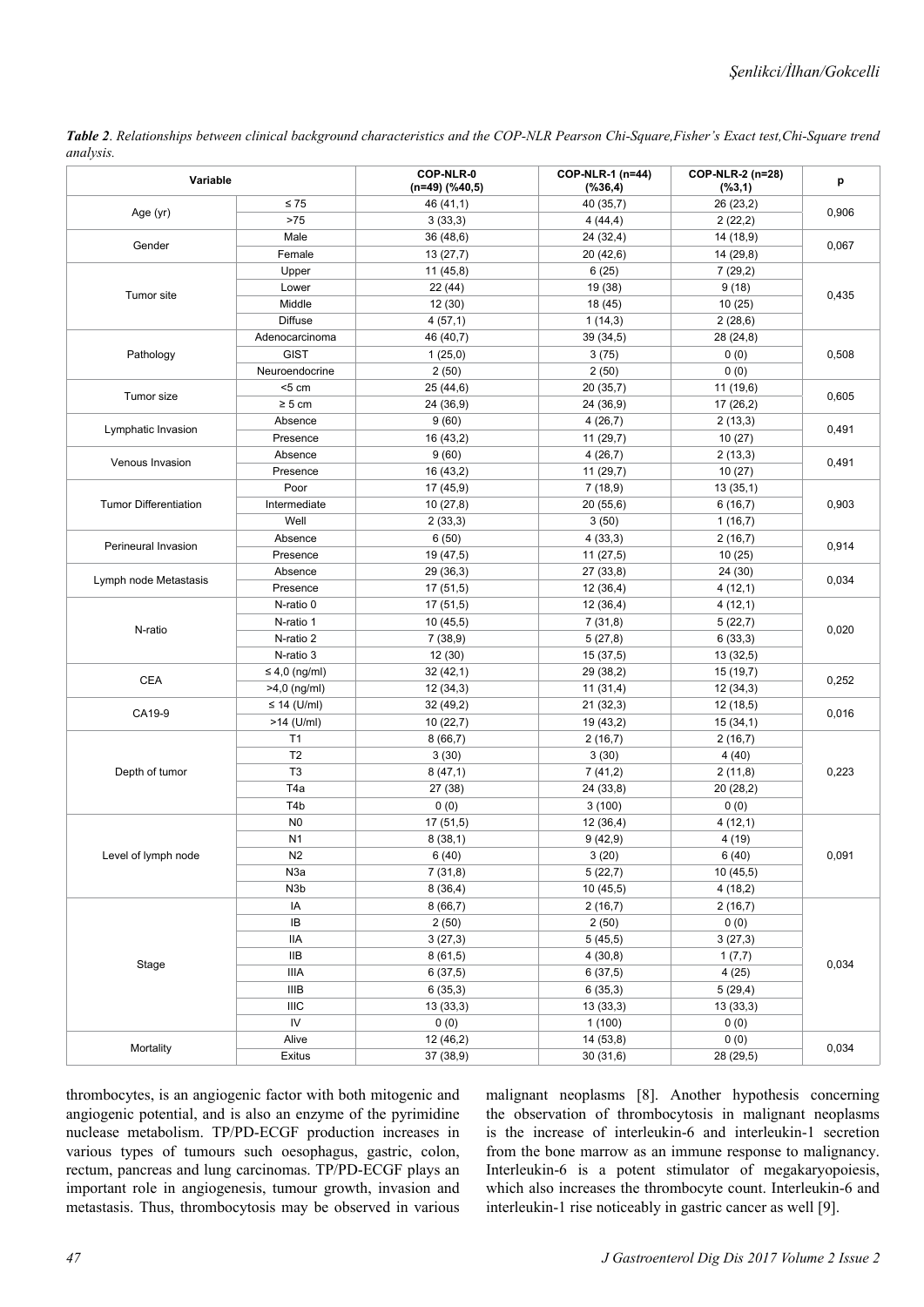*Citation: Şenlikci A, İlhan E, Gokcelli U. Prognostic value of thrombocytosis and the neutrophil/lymphocyte ratio in patients with gastric cancer: A retrospective study. J Gastroenterol Dig Dis. 2017;2(2):51-49.*

| <u>xwele et control eston munitism of selectem entirem entire meter islaes in Ferminon io official sin</u> |                |          |           |        |              |       |        |              |
|------------------------------------------------------------------------------------------------------------|----------------|----------|-----------|--------|--------------|-------|--------|--------------|
| <b>Variables</b>                                                                                           |                | B        | <b>SE</b> | Wald   | df           | Sig.  | Exp(B) | 95,0% CI     |
| Age $(5.75, 275)$                                                                                          |                | 0,217    | 0,427     | 0,257  | 1            | 0,612 | 1,242  | 0,538-2,866  |
| Gender (Male, Female)                                                                                      |                | 0,140    | 0,214     | 0,430  | 1            | 0,512 | 1,150  | 0,757-1,748  |
|                                                                                                            | Upper          |          | --        | 3,925  | 3            | 0,270 |        |              |
|                                                                                                            | Lower          | $-0,475$ | 0,276     | 2,955  | $\mathbf{1}$ | 0,086 | 0,622  | 0,362-1,069  |
| Tumor site                                                                                                 | Middle         | $-0,135$ | 0,282     | 0,228  | $\mathbf{1}$ | 0,633 | 0,874  | 0,503-1,519  |
|                                                                                                            | <b>Diffuse</b> | $-0.543$ | 0,502     | 1,169  | $\mathbf{1}$ | 0,280 | 0,581  | 0,217-1,554  |
| Pathology (Others, Adenocarcinoma)                                                                         |                | 2,493    | 1,006     | 6,142  | $\mathbf{1}$ | 0,013 | 12,101 | 1,685-86,925 |
| Tumor size (<5 cm; $\ge$ 5 cm)                                                                             |                | 0,824    | 0,213     | 14,902 | $\mathbf{1}$ | 0.001 | 2,279  | 1,5-3,463    |
| Lymph Invasion (absence, presence)                                                                         |                | 0,749    | 0,421     | 3,171  | 1            | 0,075 | 2,115  | 0,927-4,822  |
| Vascular Invasion (absence, presence)                                                                      |                | 0,581    | 0,400     | 2,106  | $\mathbf{1}$ | 0,147 | 1,787  | 0,816-3,916  |
| Perinoral Invasion (absence, presence)                                                                     |                | 1,388    | 0,532     | 6,817  | 1            | 0.009 | 4,008  | 1,414-11,362 |
|                                                                                                            | Well           | --       | --        | 2,290  | 2            | 0,318 | --     |              |
| <b>Tumor Differentiation</b>                                                                               | Intermediate   | 0,810    | 0,535     | 2,289  | 1            | 0,130 | 2,247  | 0,787-6,414  |
|                                                                                                            | Poor           | 0,724    | 0,536     | 1,822  | $\mathbf{1}$ | 0.177 | 2,063  | 0,721-5,903  |
| Lymph Node Metastasis (absence, presence)                                                                  |                | $-1,023$ | 0,245     | 17,407 | $\mathbf{1}$ | 0,000 | 0,359  | 0,222-0,581  |
| Hemoglobin                                                                                                 |                | $-0,091$ | 0,218     | ,177   | 1            | 0.674 | 0,913  | 0,596-1,398  |
| N Ratio (0/1,2,3)                                                                                          |                | 1,023    | 0,245     | 17,407 | $\mathbf{1}$ | 0,000 | 2,782  | 1,72-4,499   |
| $CEA$ ( $\leq 4,0; >4,0$ )                                                                                 |                | 0,415    | 0,227     | 3,340  | $\mathbf{1}$ | 0,068 | 1,514  | 0,97-2,362   |
| $CA19-9 \leq 14. > 14$                                                                                     |                | 0,512    | 0,221     | 5,382  | $\mathbf{1}$ | 0.020 | 1,669  | 1,083-2,572  |
| COP(0,1)                                                                                                   |                | 0,498    | 0,208     | 5,746  | $\mathbf{1}$ | 0.017 | 1,646  | 1,095-2,473  |
| NLR (0,1)                                                                                                  |                | 0,476    | 0,208     | 5,227  | $\mathbf{1}$ | 0.022 | 1,609  | 1,07-2,419   |
| COP-NLR (0/1,2)                                                                                            |                | 0,366    | 0,211     | 3,001  | 1            | 0,083 | 1,442  | 0,953-2,182  |

*Table 3*. *Cox Regresyon analysis of selected clinical characteristics in relation to overall survival.*

*Table 4*. *Median survival of cases according to COP-NLR classification.*

| <b>Variables</b> | Median          |            |        |        |  |  |
|------------------|-----------------|------------|--------|--------|--|--|
|                  | <b>Estimate</b> | Std. Error | 95% CI |        |  |  |
| COP-NLR-0        | 38,0            | 10,72      | 17.867 | 58,133 |  |  |
| COP-NLR-1        | 28,0            | 16,50      | 0,00   | 60.634 |  |  |
| COP-NLR-2        | 10,0            | 2,646      | 4,814  | 15,186 |  |  |
| Overall          | 26,0            | 2,793      | 20,526 | 31,474 |  |  |

While thrombocytosis in gastric cancer patients was first reported by Levin and Conley, its prognostic value was initially not examined [10]. In the study by Hu et al. it was stated that thrombocytosis is an indicator of tumour size, TNM staging, extent of invasion, prognosis and tumour recurrence. The same study also demonstrated that the D-dimer and fibrinogen concentrations are indicators as well [7]. Levin and Conley showed in their study that thrombocytosis does not have a prognostic importance in gastric cancer [10]. In the present study, it is demonstrated that thrombocytosis is associated with reduced survival (Figure 1).

In the study by Bruckner et al. a neutrophil value below 6000/ mm<sup>3</sup> and a lymphocyte value above 1500/mm<sup>3</sup> were determined to be good prognostic factors with respect to survival [11]. Various studies have shown that increased neutrophil/lymphocyte ratio in various types of cancer is associated with poor prognosis. Increased neutrophil counts and decreased lymphocyte counts may decrease lymphokine activated killer cells, and thereby increase the likelihood of metastasis [12]. High NLR indicates increased neutrophil counts and/or decreased lymphocyte counts. Teramukai et al. described that increased neutrophil counts indicate poor prognosis in non-small cell lung cancer [13]. In their study, Shimada et al. described that although the number of neutrophils is not an indicator of poor prognosis by itself, NLR is [12]. In the present study, high NLR was an indicator of poor prognosis.

The neutrophil/lymphocyte ratio and the thrombocyte count is related not only to tumour progression, but also to the systemic inflammatory response triggered depending on the relationship/interaction between patient and tumour [4]. In their study, Ishizuka et al. demonstrated that the combination of neutrophil/lymphocyte ratio and thrombocyte count is an indicator of postoperative survival in colorectal cancer patients [14]. In another study by Ishizuka et al. it was reported that the neutrophil/lymphocyte ratio and thrombocyte count combination has prognostic value in gastric cancer [3]. In the present study, it was also demonstrated that the combination of neutrophil/ lymphocyte ratio and thrombocyte count has prognostic value in gastric cancer.

Smith et al. described that the thrombocyte/lymphocyte ratio has prognostic value in patients who underwent resection due to pancreatic adenocarcinoma [15]. In another study, Smith et al. showed that increased CA19-9 level and thrombocyte/ lymphocyte ratio in pancreas cancer is a factor indicative of poor prognosis [16]. In the present study, CA19-9 level was also found to be a factor of poor prognosis.

#### **Conclusion**

In conclusion; tumour type, tumour size, perineural invasion, lymph node metastasis, N-ratio, CA19-9 level, thrombocytosis and the thrombocyte/lymphocyte ratio were all observed to have an effect on survival. COP-NLR classification can be effectively used in predicting survival.